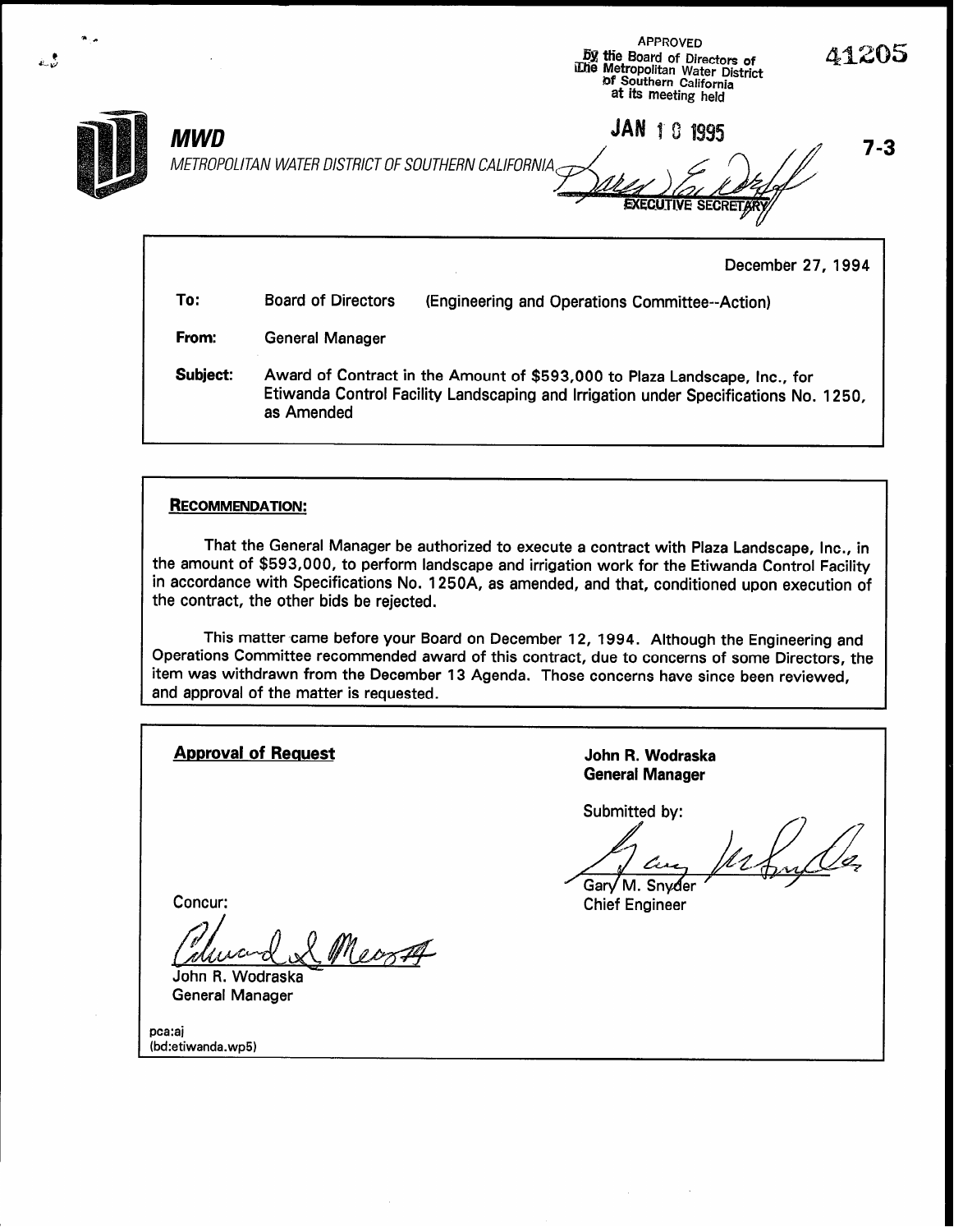-\*

 $\frac{1}{2}$ 

#### BRIEF DESCRIPTION

Bids have been received under Specifications No. 1250A, as amended, for performing landscape and irrigation work for the Etiwanda Control Facility. Four bids were received and opened. These bids are shown on the abstract of bids, attached as Exhibit A. The low bid of Plaza Landscape, Inc., (Plaza) in the amount of \$593,000, complies with the requirements of the specifications, is \$25,968 below the next lowest bid, and is \$5,000 above the Engineer's estimate. Plaza is qualified to perform this work. Funds for this work are available under Appropriation No. 528.

| <b>CONTRACT TYPE</b> |                              | <b>FUNDING</b> |                          |        | <b>TYPE OF COMPETITION</b> |  |
|----------------------|------------------------------|----------------|--------------------------|--------|----------------------------|--|
|                      |                              | ⊠              | <b>CAPITAL</b>           | $\Box$ | <b>RFQ</b>                 |  |
| ⊠                    | <b>NEW</b>                   |                | 0 & M                    | □      | RFP No.                    |  |
| <b>AMENDED</b>       |                              |                | <b>BUDGET STATUS</b>     | 囗      | <b>INFORMAL RFP</b>        |  |
|                      | <b>CONTRACT FORM</b>         | ⊠              | FY 94/95 AMT_\$1,148,300 | ⊠      | <b>COMPETITIVE BIDDING</b> |  |
|                      | <b>LEASE</b>                 | $\Box$         | OUT-YEAR AMT             | $\Box$ | <b>SOLE SOURCE</b>         |  |
|                      | <b>PROFESSIONAL SERVICES</b> | ◘              | NON-BUDGET AMT           |        |                            |  |
| Ø                    | <b>CONSTRUCTION</b>          |                |                          |        |                            |  |
|                      |                              |                |                          |        |                            |  |

#### **MBE/WBE**

Certified Minority-Owned Business Enterprise (MBE) and certified Women-Owned Business Enterprise (WBE) participation goals were 20 percent and 5 percent, respectively. The specifications provided that a bidder which does not meet the indicated participation goals must submit documentation of its good faith effort to meet these goals. Plaza exceeded the specified goals, as shown on the attached Exhibit B, and is therefore not required to submit good faith effort documentation.

## CEQA COMPLIANCE / ENVIRONMENTAL DOCUMENTATION

Metropolitan has fully complied with the provisions of the California Environmental Quality Act regarding this project.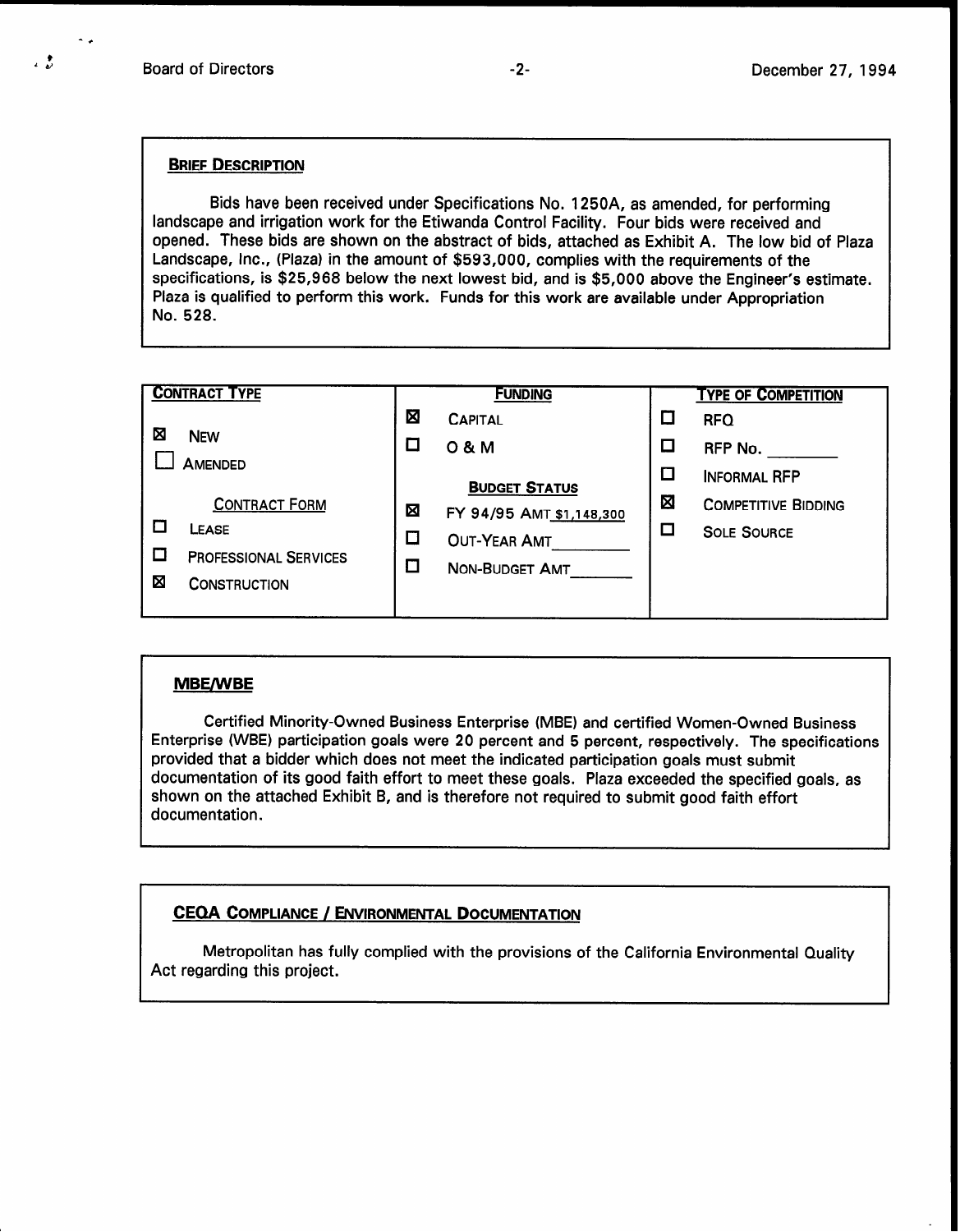### Exhibit A

The Metropolitan Water District of Southern California Abstract of Bids Received November 10, 1994 at 1O:OO a.m. Specifications No. 1250A, as Amended

Landscape and Irrigation Work for the Etiwanda Control Facility

The work under these specifications consists of landscape planting and maintenance, installation of irrigation system, soil preparation, finish grade, hydroseeding, mulching, tree and shrub planting, installation of boulders and cobblestones, electrical work, and appurtenant work.

| Bidder &<br>Location                                                | Mobilization | Landscape &<br>Irrigation | Total<br>$1 \& 2$ |
|---------------------------------------------------------------------|--------------|---------------------------|-------------------|
| Plaza Landscape, Inc.<br>Anaheim, California                        | \$10,000     | \$583,000                 | \$593,000         |
| Valley Crest<br>Landscape, Inc.<br>Santa Ana, California            | \$10,000     | \$608,968                 | \$618,968         |
| Bopark Enterprises,<br>Inc.<br>Rancho Cucamonga,<br>California      | \$10,000     | \$718,210                 | \$728,210         |
| Allied Engineering and<br>Construction, Inc.<br>Anaheim, California | \$10,000     | \$824,400                 | \$834,400         |

Engineer's Estimate: \$588,000

PCA:aj (bd:etiwanda.exa)